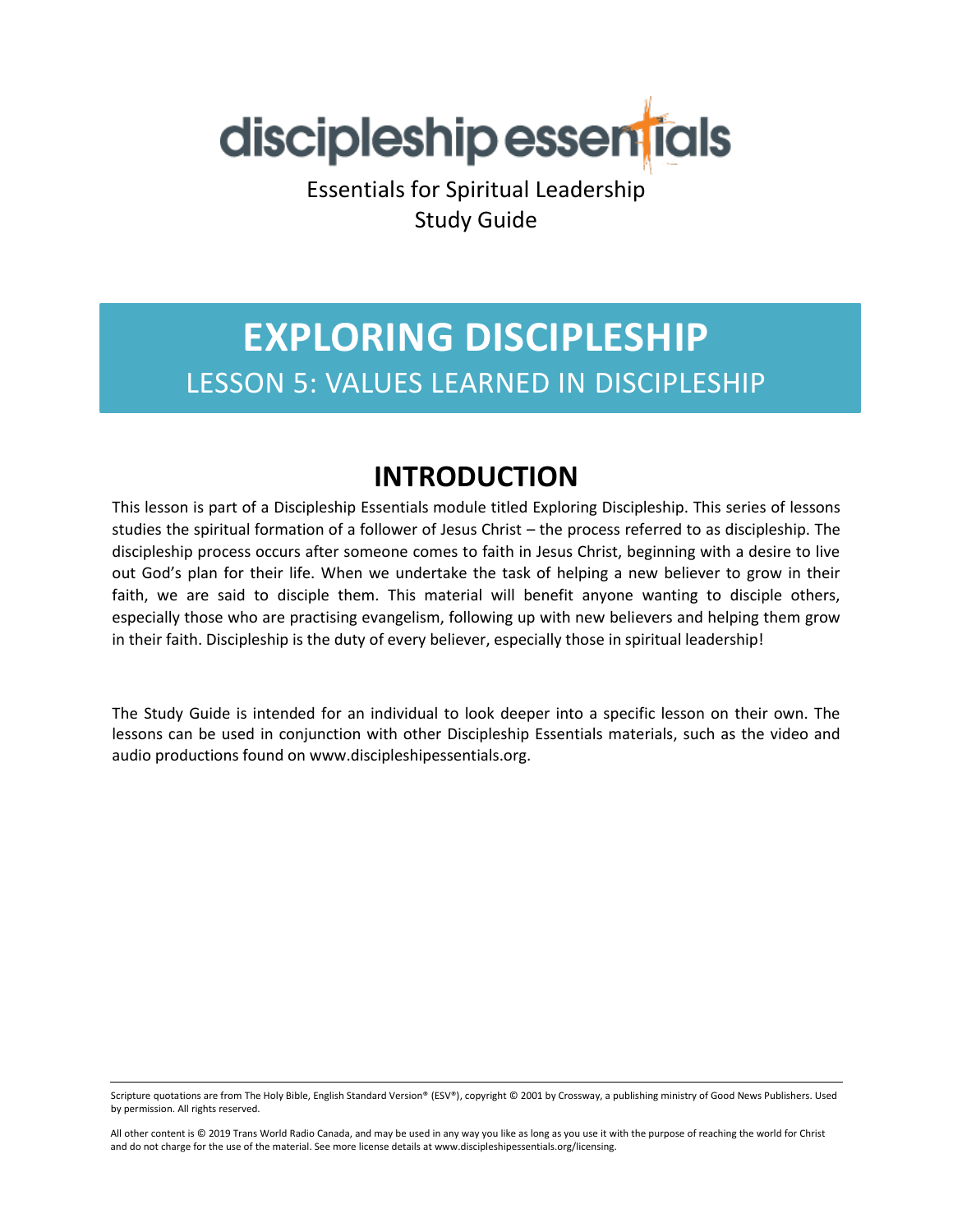# **EXPLORING DISCIPLESHIP** LESSON 5: VALUES LEARNED IN DISCIPLESHIP

### **WHAT IS IT ABOUT?**

The purpose of this lesson is to discover the values that produce a strong discipleship relationship, and understand the benefits of this relationship to both people.

#### **JUST SO YOU KNOW…**

What we value tells people much about us. Our values determine what we do and what we think is important. Both parties in a discipleship relationship need to share certain values in order to maintain a beneficial rapport. The values listed in this lesson are important for any relationship – not just discipleship. Some of these take different forms in different cultures, and some relational values that are important in your community may not be listed here. It all really comes down to treating people the way you wish others would treat you!

### **GETTING STARTED**

**1.** Discipleship is not a one-way relationship. What are some of the benefits to the mentor in a discipleship relationship? What might they learn or experience in the process?

Have you been a part of a discipleship group or Bible Study? What are some of the things you learned from other participants? What was the greatest benefit to you?

**2.**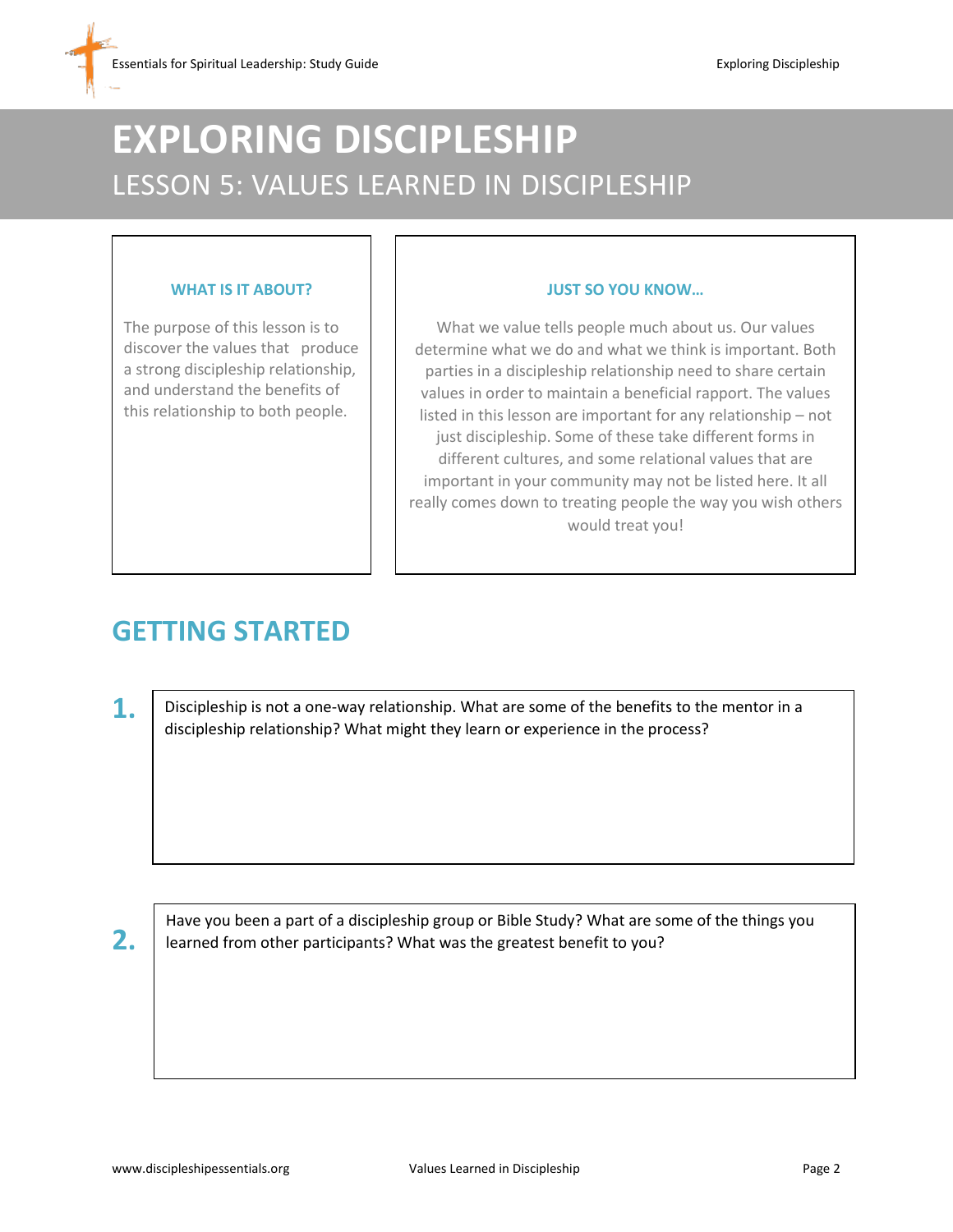## **STUDY**

 **WHAT IS A DISCIPLE?** A disciple is a follower and student of a mentor or teacher. Christians are students of Jesus. Having accepted the good news of Christ and then endeavoring to share it with others, new believers need to be mentored. Discipleship is a relationship between two people. It can be a mentor guiding a newer Christian, or two believers who offer each other guidance and support. Either way, it is a relationship that should be beneficial to both parties.

|                  | What do you learn about | What are some of the            |
|------------------|-------------------------|---------------------------------|
|                  | being a disciple?       | qualities or characteristics of |
|                  |                         | a disciple?                     |
|                  |                         |                                 |
| Matthew 28:18-20 |                         |                                 |
| Luke 14:27       |                         |                                 |
| John 8:31-32     |                         |                                 |
| John 13:34-35    |                         |                                 |
| Luke 6:40        |                         |                                 |
| John 15:8        |                         |                                 |
| Acts 14:20-22    |                         |                                 |
|                  |                         |                                 |

 $\triangleright$  Read the verses listed below and write down what you learn from them.

### **VALUES IN A GOOD DISCIPLESHIP RELATIONSHIP:**

 *Trust* – If we want to have a good discipleship relationship with someone whether as their mentor or their peer, we need to make sure that the relationship is based on trust. Without trust it will be ineffective, because no one will share openly.

> Make sure that you have examined your own life so that the person you are discipling will see that you practise what you preach. Make sure that you are confidential about the relationship. Demonstrate that you trust God even in difficult times.

 *Grace* – There are many examples of God's grace in the Bible, and if we desire to be more like Christ, we also will show grace – unmerited favour - to others.

What are some examples of grace in a relationship? How can you demonstrate grace to someone else? Read Ephesians 4:29 to see one way we can be gracious people.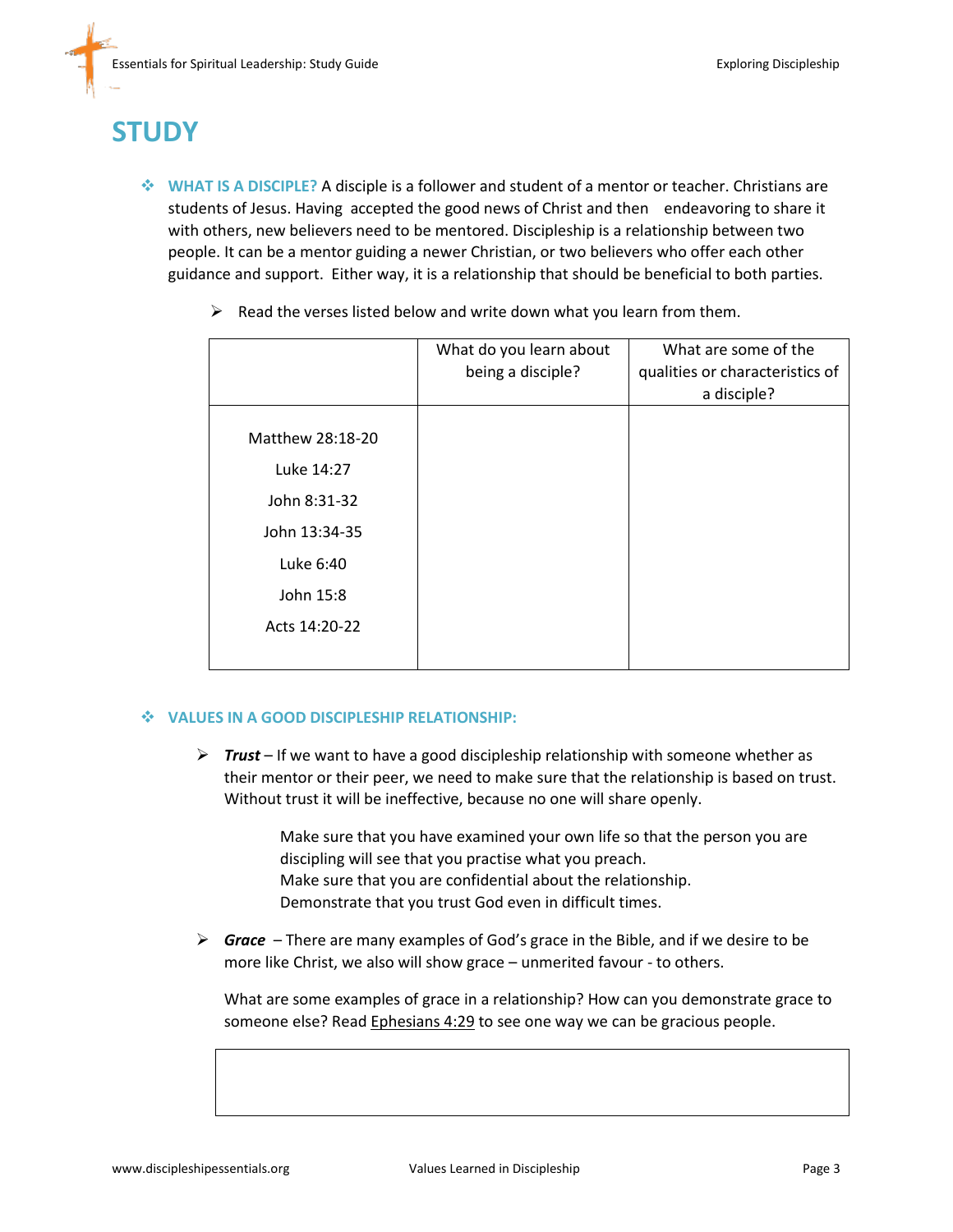*Guidance/support* – Guidance and support are important aspects to discipleship. Ensure that any guidance you give is Biblical.

How can you check to be sure the guidance you are giving is biblical and helpful? How might a person need both guidance and support to follow the guidance? What kinds of practical things can you do to help a person follow your advice?

- *Prayer* In a discipleship relationship there should be an abundance of prayer. It can include praise and worship, intercession, casting burdens on the Lord, and praying through passages of scripture. The goal of discipleship is to become more like Christ and we can't do that without connecting with God in prayer.
- *Study of God's Word* We cannot become closer to God unless we study His Word.
- $\triangleright$  **Fellowship** Group discipleship is a great way to have fellowship with other believers while also learning more about God. Often these groups will spend time building friendships, praying together, sharing burdens, and studying the Word.
- *Accountability* We are all imperfect human beings. We all struggle with sin whether we recognize it or not. The Bible tells us that it is through our weaknesses that God's power is made evident. Only He is perfect and only He can cleanse us from our sins. If we were already perfect we wouldn't need Him. Proverbs 27:17 tells us that just as iron sharpens iron, one person sharpens another. When someone is being accountable to you, consider the following:
	- o Does this person need additional help? Are you the best person to help? If you don't think so, be honest with the person and help them find someone else.
	- o Keep information confidential. It takes a lot of trust for someone to admit sin.
	- o Consider sharing some of your own struggles if you think this will help. Accountability can go both ways.
	- o Make sure you are following up with the person. You do not want them to feel like you don't really care about them. Commitment to regular contact is crucial.

What are some ways two people can encourage one another to pursue godly living and turn from their sin? What does Ephesians 4:1-3 say about maintaining good relationship?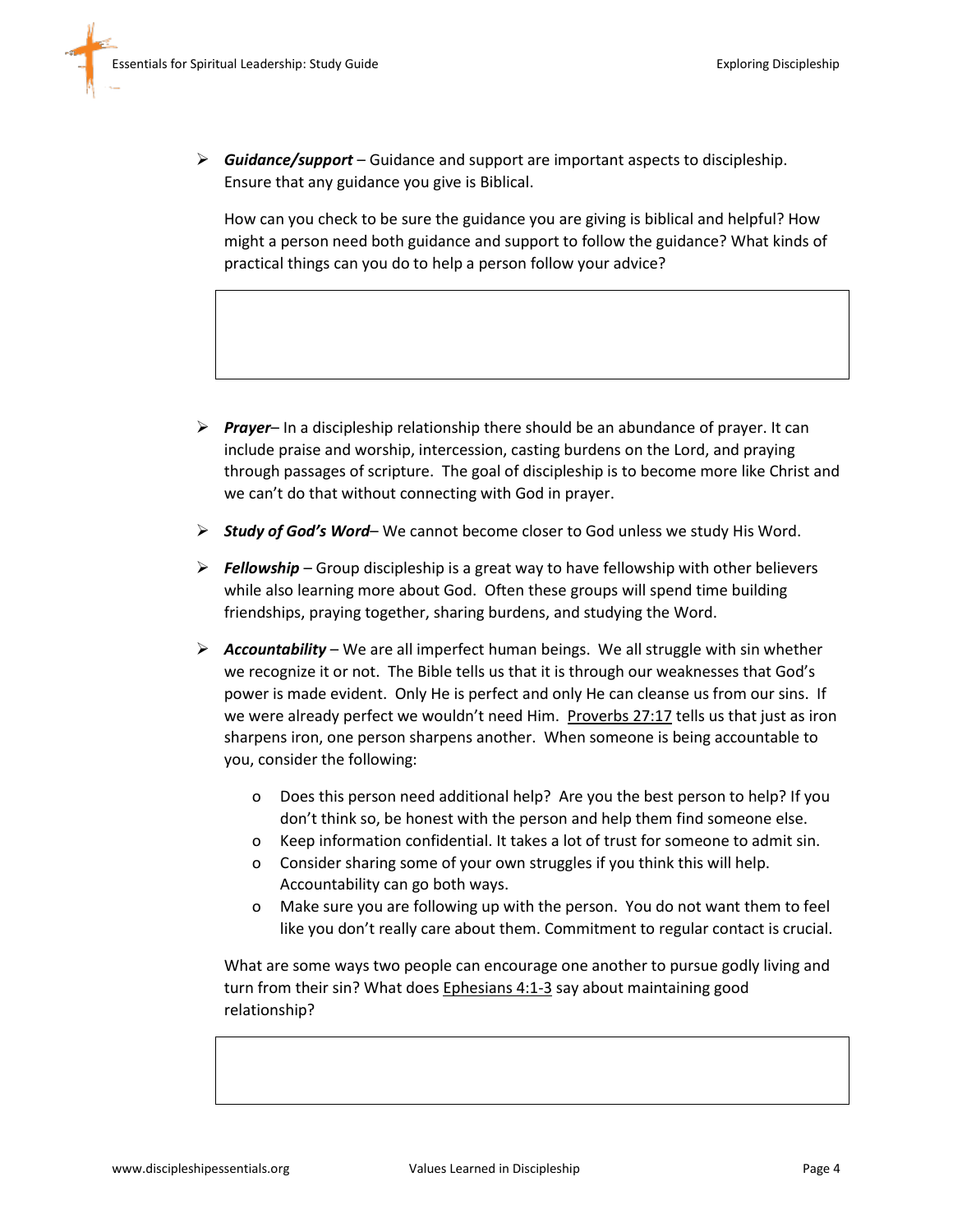Essentials for Spiritual Leadership: Study Guide Exploring Discipleship Exploring Discipleship

- **Individual and Group Discipleship :** Discipleship can be done one-on-one or in groups. Both are beneficial and both, if done well, will lead to further spiritual growth.
	- **Individual Discipleship**: Discipleship can be practised at an individual level where the one-on-one relationship offers guidance, a listening ear, and spiritual support. This relationship allows the individuals to share their struggle with sin or areas of their life that they would hesitate to make public. Study of the Bible or related discipleship material will give structure to the meetings, but providing a safe place for seeking guidance and receiving support is essential in one-on-one discipleship.
	- **Discipleship Groups** consist of a number of people who get together for prayer, study and fellowship. These groups have different names (such as cell groups, prayer groups, life groups, discipleship groups, etc.). During these meetings each person is given time to talk about what is going on in their lives and voice requests for prayer. Some of these groups may choose to have age or gender restrictions. Their focus should be on studying the Word of God, discussion, learning from one another, and prayer. People in a group benefit from the sense of belonging, friendship and community, as well as an opportunity to practise leadership.

When might it be best to disciple someone individually? When might group discipleship work better?

 **Beginning a Group:** Choose the right situation for the individual you are discipling. When starting a discipleship relationship with someone else, it is important first to determine where they are at and what their needs are. A one-on-one relationship would be better if they are struggling with some personal issues. Having a close friend they can trust and be accountable to would best suite them. On the other hand, they may prefer to get connected and share day-to-day struggles with others, in which case it would be wise to connect them with a group.